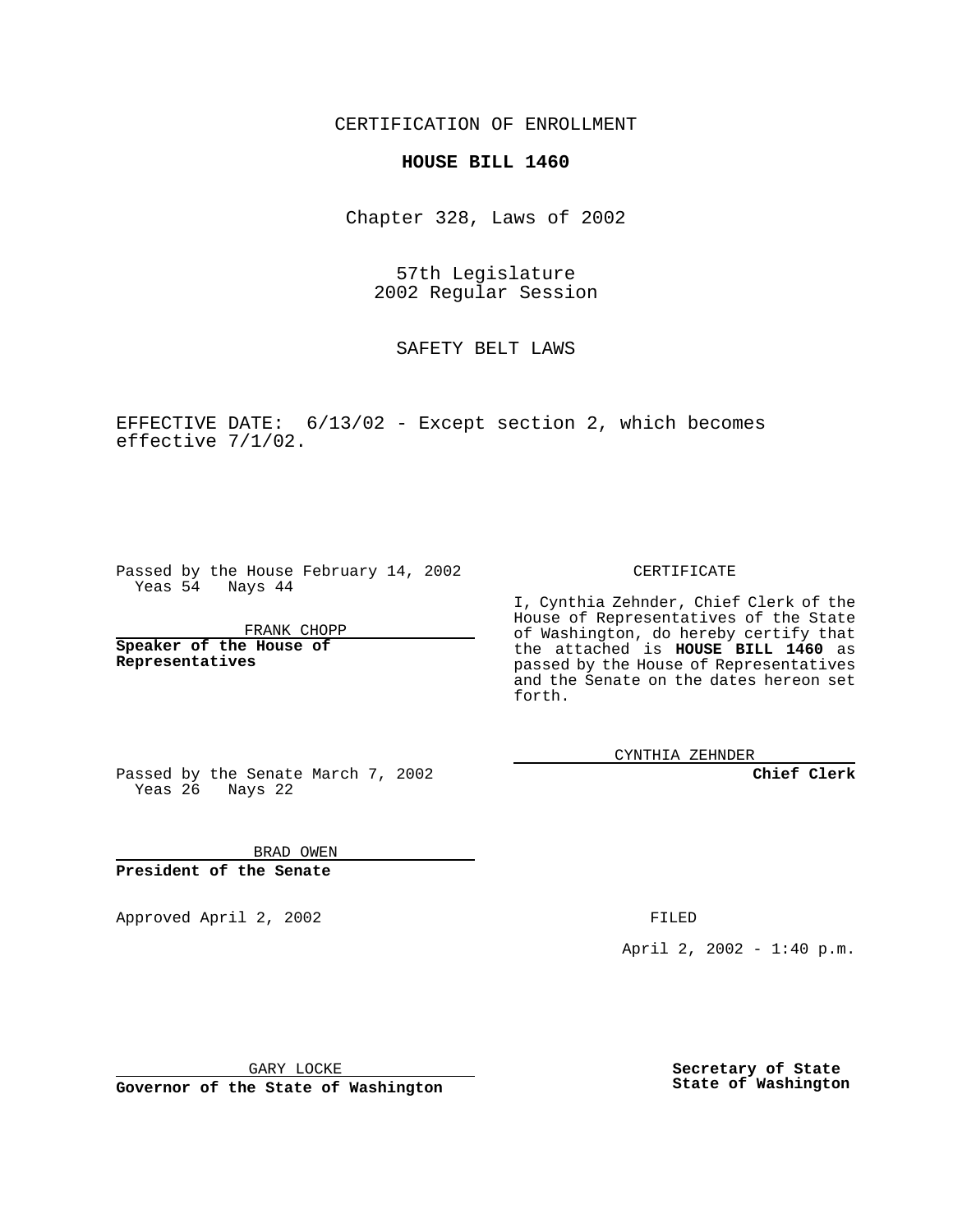## **HOUSE BILL 1460** \_\_\_\_\_\_\_\_\_\_\_\_\_\_\_\_\_\_\_\_\_\_\_\_\_\_\_\_\_\_\_\_\_\_\_\_\_\_\_\_\_\_\_\_\_\_\_

\_\_\_\_\_\_\_\_\_\_\_\_\_\_\_\_\_\_\_\_\_\_\_\_\_\_\_\_\_\_\_\_\_\_\_\_\_\_\_\_\_\_\_\_\_\_\_

Passed Legislature - 2002 Regular Session

**State of Washington 57th Legislature 2001 Regular Session**

**By** Representatives Lovick, Jarrett, Hurst, Jackley, Cooper, Fisher, Edmonds, Morell, Ahern, Ogden, Simpson, O'Brien, Darneille, Kagi and Ruderman

Read first time 01/26/2001. Referred to Committee on Transportation.

1 AN ACT Relating to enforcement of safety belt laws; amending RCW 2 46.61.688 and 46.61.688; providing an effective date; and providing an 3 expiration date.

4 BE IT ENACTED BY THE LEGISLATURE OF THE STATE OF WASHINGTON:

5 **Sec. 1.** RCW 46.61.688 and 1990 c 250 s 58 are each amended to read 6 as follows:

7 (1) For the purposes of this section, the term "motor vehicle" 8 includes:

9 (a) "Buses," meaning motor vehicles with motive power, except 10 trailers, designed to carry more than ten passengers;

 (b) "Multipurpose passenger vehicles," meaning motor vehicles with motive power, except trailers, designed to carry ten persons or less that are constructed either on a truck chassis or with special features 14 for occasional off-road operation;

15 (c) "Passenger cars," meaning motor vehicles with motive power, 16 except multipurpose passenger vehicles, motorcycles, or trailers, 17 designed for carrying ten passengers or less; and

18 (d) "Trucks," meaning motor vehicles with motive power, except 19 trailers, designed primarily for the transportation of property.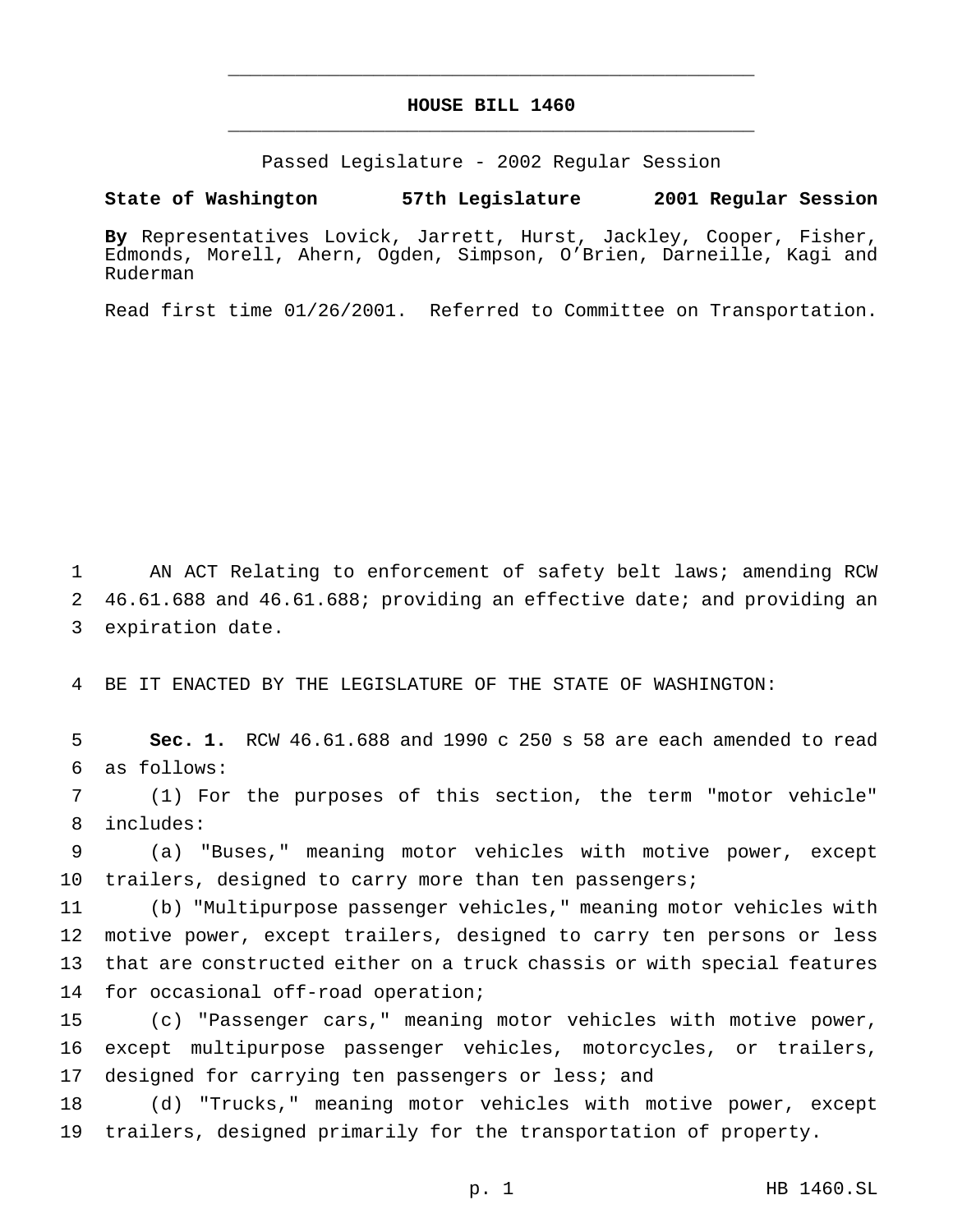(2) This section only applies to motor vehicles that meet the manual seat belt safety standards as set forth in federal motor vehicle safety standard 208. This section does not apply to a vehicle occupant for whom no safety belt is available when all designated seating positions as required by federal motor vehicle safety standard 208 are occupied.

 (3) Every person sixteen years of age or older operating or riding in a motor vehicle shall wear the safety belt assembly in a properly adjusted and securely fastened manner.

 (4) No person may operate a motor vehicle unless all passengers under the age of sixteen years are either wearing a safety belt assembly or are securely fastened into an approved child restraint device.

 (5) A person violating this section shall be issued a notice of traffic infraction under chapter 46.63 RCW. A finding that a person has committed a traffic infraction under this section shall be contained in the driver's abstract but shall not be available to insurance companies or employers.

 (6) Failure to comply with the requirements of this section does not constitute negligence, nor may failure to wear a safety belt assembly be admissible as evidence of negligence in any civil action.

22 (7) ((Enforcement of this section by law enforcement officers may 23 be accomplished only as a secondary action when a driver of a motor vehicle has been detained for a suspected violation of Title 46 RCW or 25 an equivalent local ordinance or some other offense.

  $(8)$ )) This section does not apply to an operator or passenger who possesses written verification from a licensed physician that the operator or passenger is unable to wear a safety belt for physical or medical reasons.

 $((+9))$   $(8)$  The state patrol may adopt rules exempting operators or occupants of farm vehicles, construction equipment, and vehicles that are required to make frequent stops from the requirement of wearing safety belts.

 **Sec. 2.** RCW 46.61.688 and 2000 c 190 s 3 are each amended to read as follows:

 (1) For the purposes of this section, the term "motor vehicle" includes: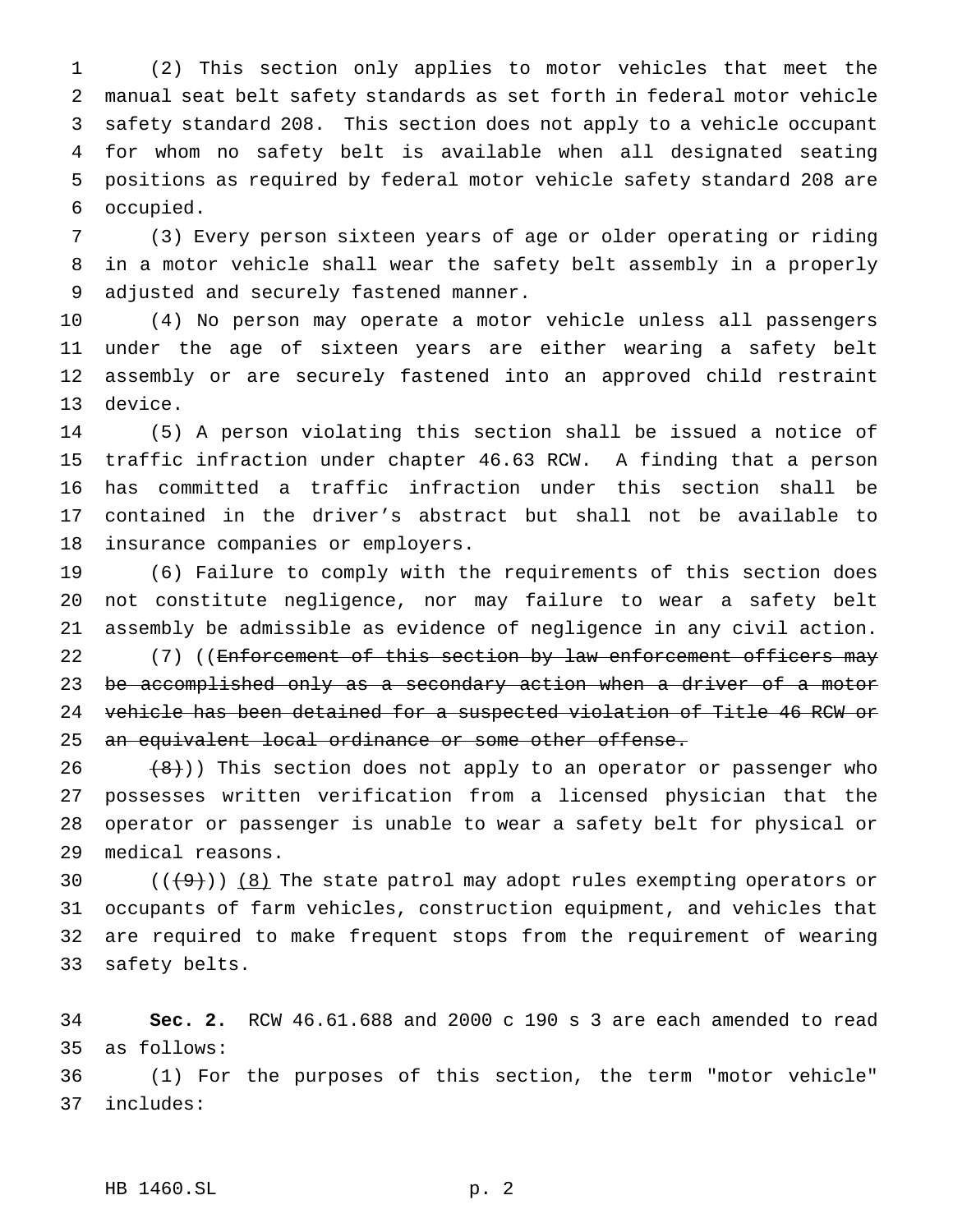(a) "Buses," meaning motor vehicles with motive power, except trailers, designed to carry more than ten passengers;

 (b) "Multipurpose passenger vehicles," meaning motor vehicles with motive power, except trailers, designed to carry ten persons or less that are constructed either on a truck chassis or with special features for occasional off-road operation;

 (c) "Passenger cars," meaning motor vehicles with motive power, except multipurpose passenger vehicles, motorcycles, or trailers, designed for carrying ten passengers or less; and

 (d) "Trucks," meaning motor vehicles with motive power, except trailers, designed primarily for the transportation of property.

 (2) This section only applies to motor vehicles that meet the manual seat belt safety standards as set forth in federal motor vehicle safety standard 208. This section does not apply to a vehicle occupant for whom no safety belt is available when all designated seating positions as required by federal motor vehicle safety standard 208 are occupied.

 (3) Every person sixteen years of age or older operating or riding in a motor vehicle shall wear the safety belt assembly in a properly adjusted and securely fastened manner.

 (4) No person may operate a motor vehicle unless all child passengers under the age of sixteen years are either: (a) Wearing a safety belt assembly or (b) are securely fastened into an approved child restraint device.

 (5) A person violating this section shall be issued a notice of traffic infraction under chapter 46.63 RCW. A finding that a person has committed a traffic infraction under this section shall be contained in the driver's abstract but shall not be available to insurance companies or employers.

 (6) Failure to comply with the requirements of this section does not constitute negligence, nor may failure to wear a safety belt assembly be admissible as evidence of negligence in any civil action.

33 (7) ((<del>Except for subsection (4)(b) of this section, which must be</del> 34 enforced as a primary action, enforcement of this section by law enforcement officers may be accomplished only as a secondary action when a driver of a motor vehicle has been detained for a suspected violation of Title 46 RCW or an equivalent local ordinance or some 38 other offense.